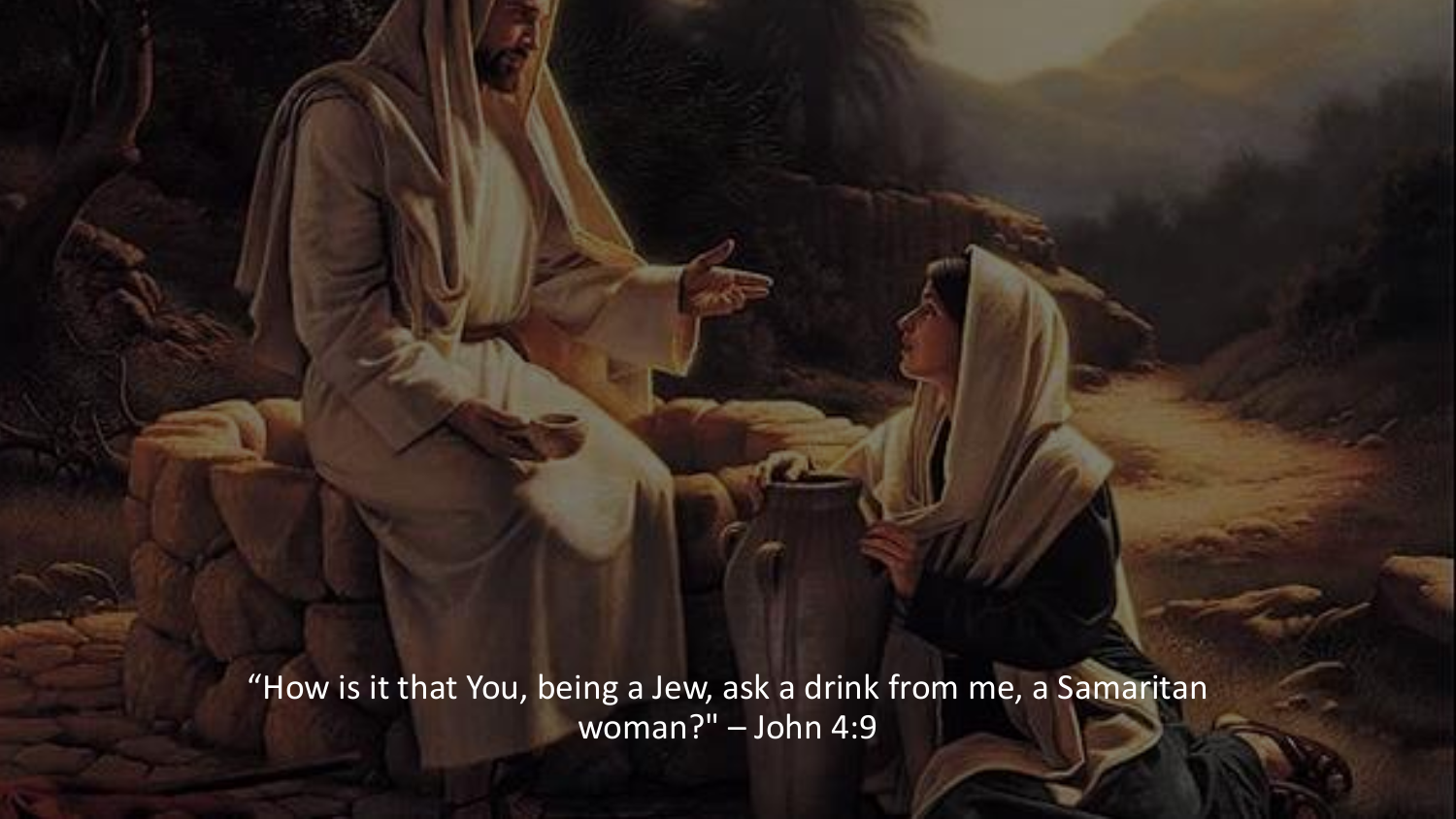# Lessons from the Samaritans

4<sup>th</sup> Sunday of the Holy Great Fast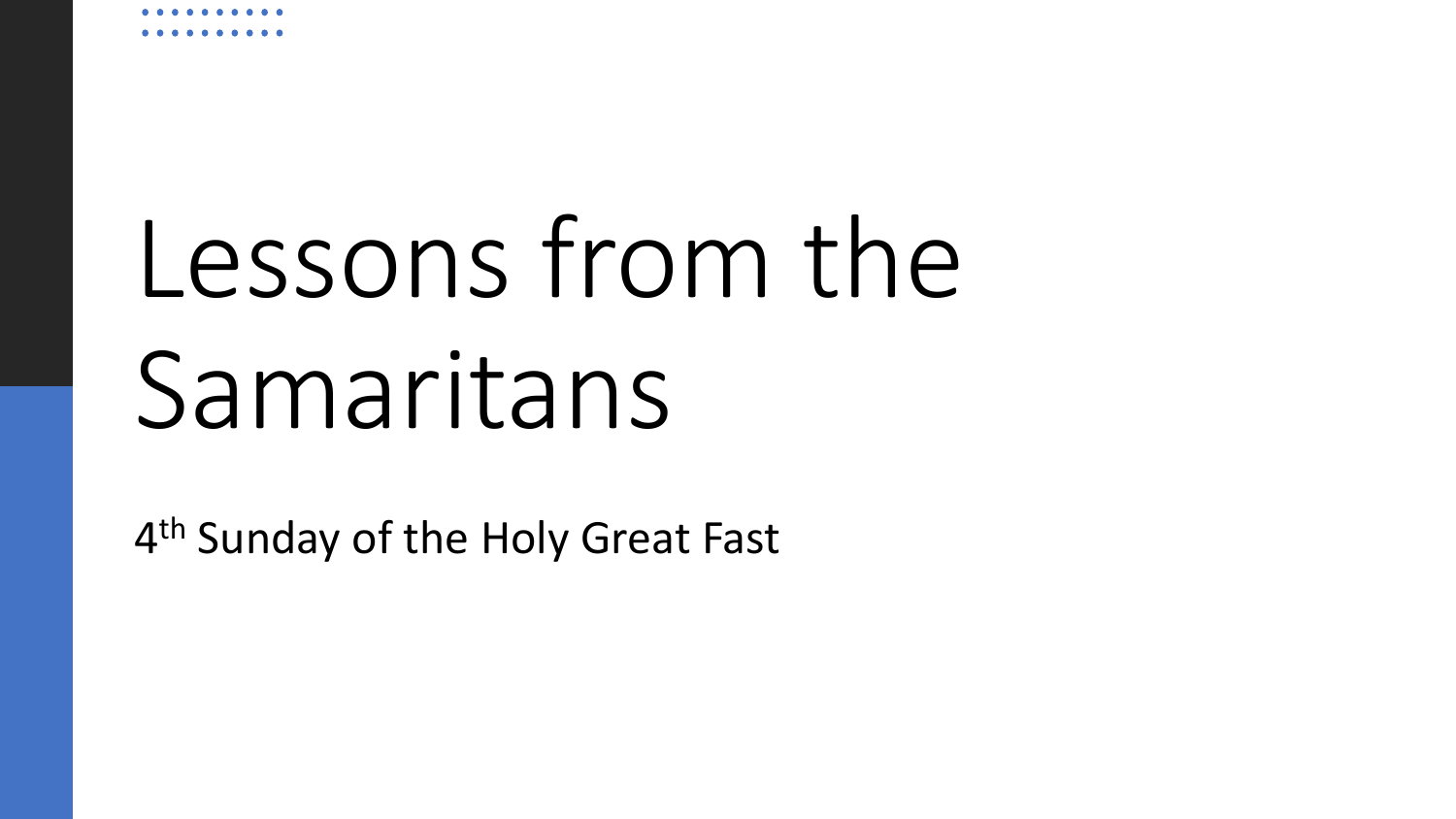#### Introduction

- Then the Jews answered and said to Him, "Do we not say rightly that You are a Samaritan and have a demon?" (Jn. 8:48)
- And when His disciples James and John saw this, they said, "Lord, do You want us to command fire to come down from heaven and consume them, just as Elijah did?" 55 But He turned and rebuked them, and said, "You do not know what manner of spirit you are of." (Lk. 9:54-55)

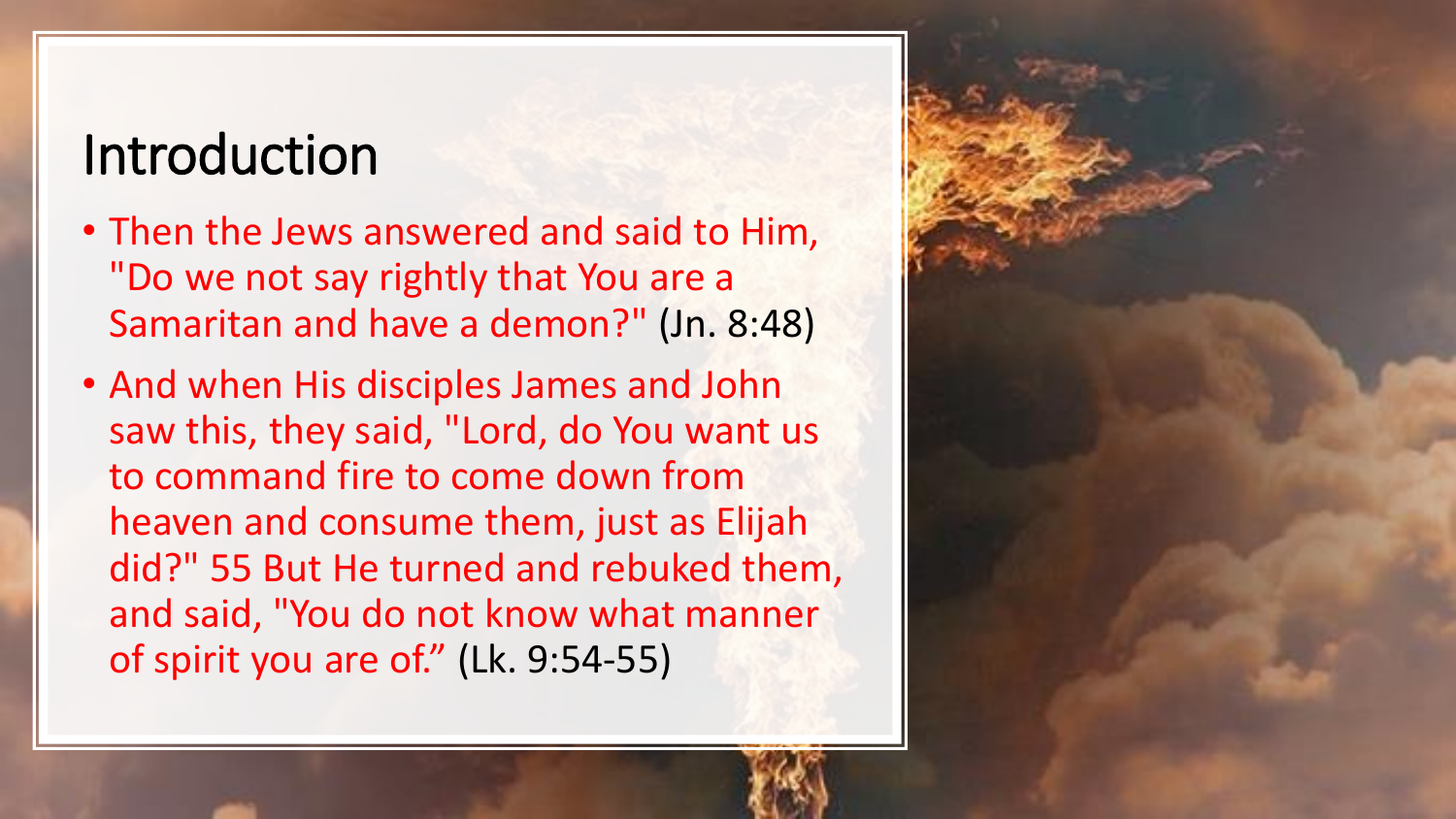# The Good Samaritan

• "But a certain Samaritan, as he journeyed, came where he was. And when he saw him, he had compassion." (Lk. 10:33)

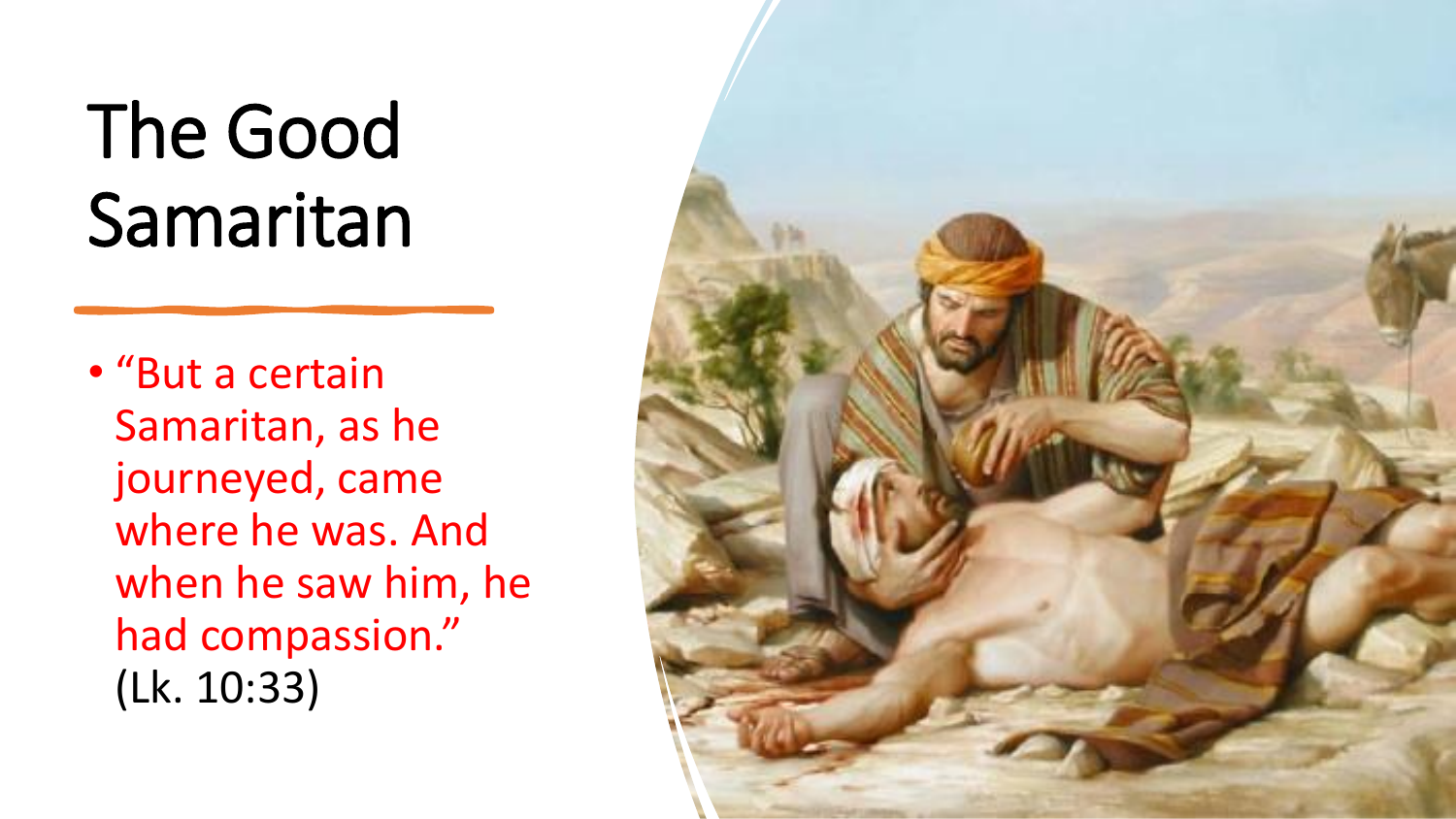## Healing of Ten Lepers

• "Jesus, Master, have mercy on us!" (Lk. 17:13) • And one of them, when he saw that he was healed, returned, and with a loud voice glorified God, and fell down on his face at His feet, giving Him thanks. And he was a Samaritan. (Lk. 17:16) • "Arise, go your way. Your faith has made you well." (Lk. 17:19)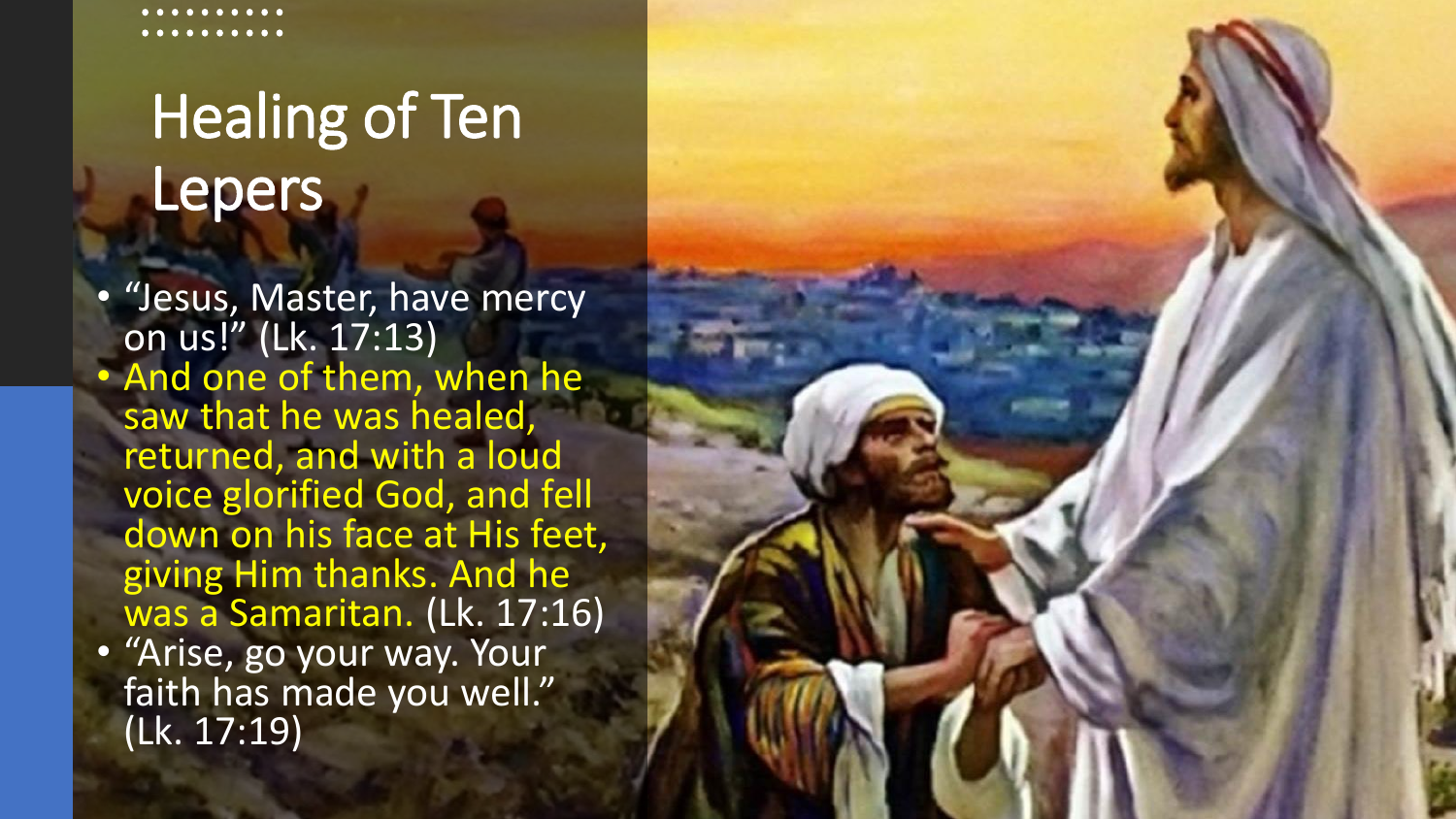

- Then the woman of Samaria said to Him, "How is it that You, being a Jew, ask a drink from me, a Samaritan woman?" For Jews have no dealings with Samaritans." (Jn. 4:9)
- **She was not vengeful**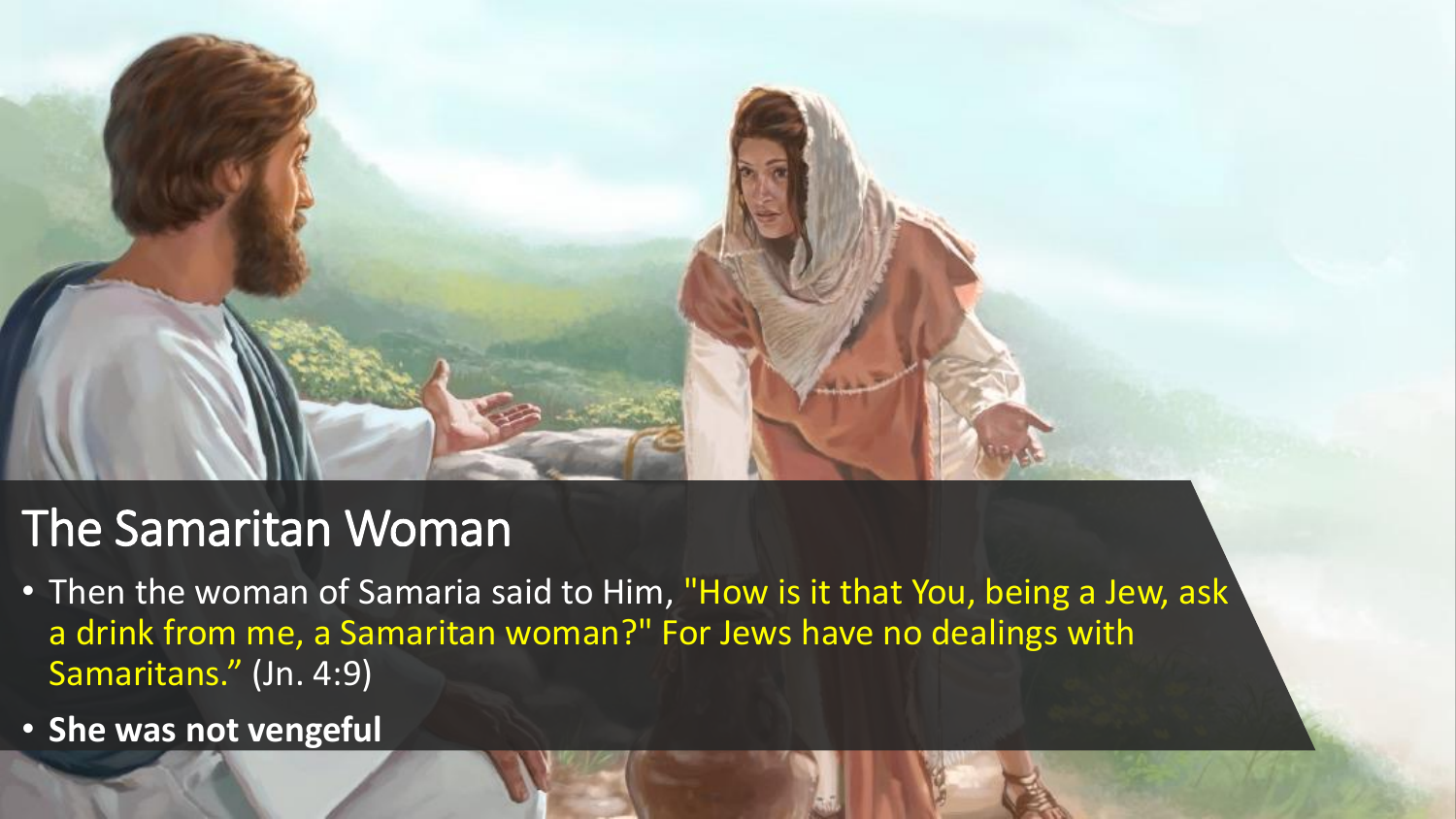- "I have no husband." (Jn. 4:17)
- **She was honest with herself**

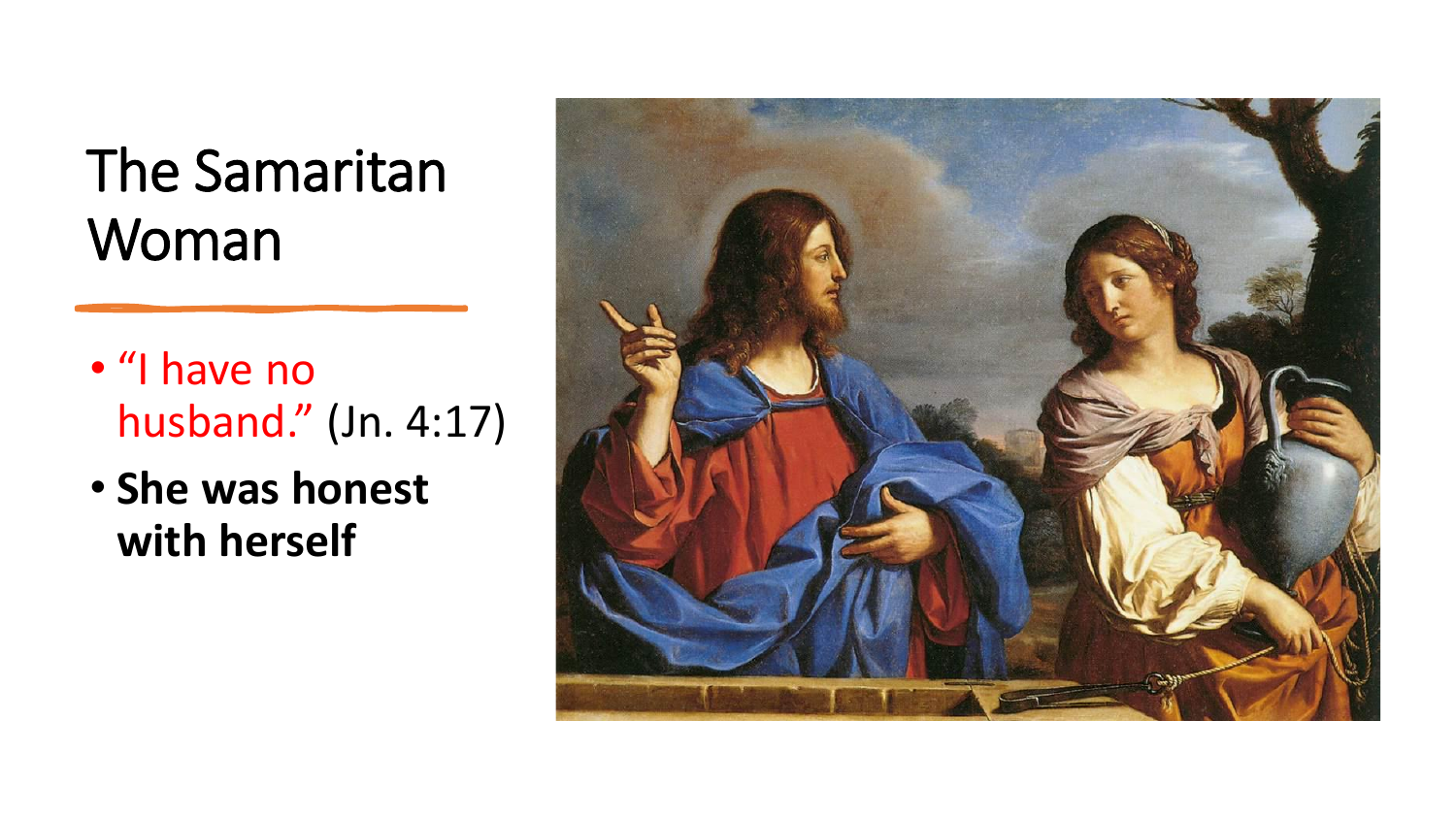- "Sir, I perceive that You are a prophet. Our fathers worshiped on this mountain, and you Jews say that in Jerusalem is the place where one ought to worship." (Jn. 4:19-20)
- Her desire to worship God, was more important to her than her sin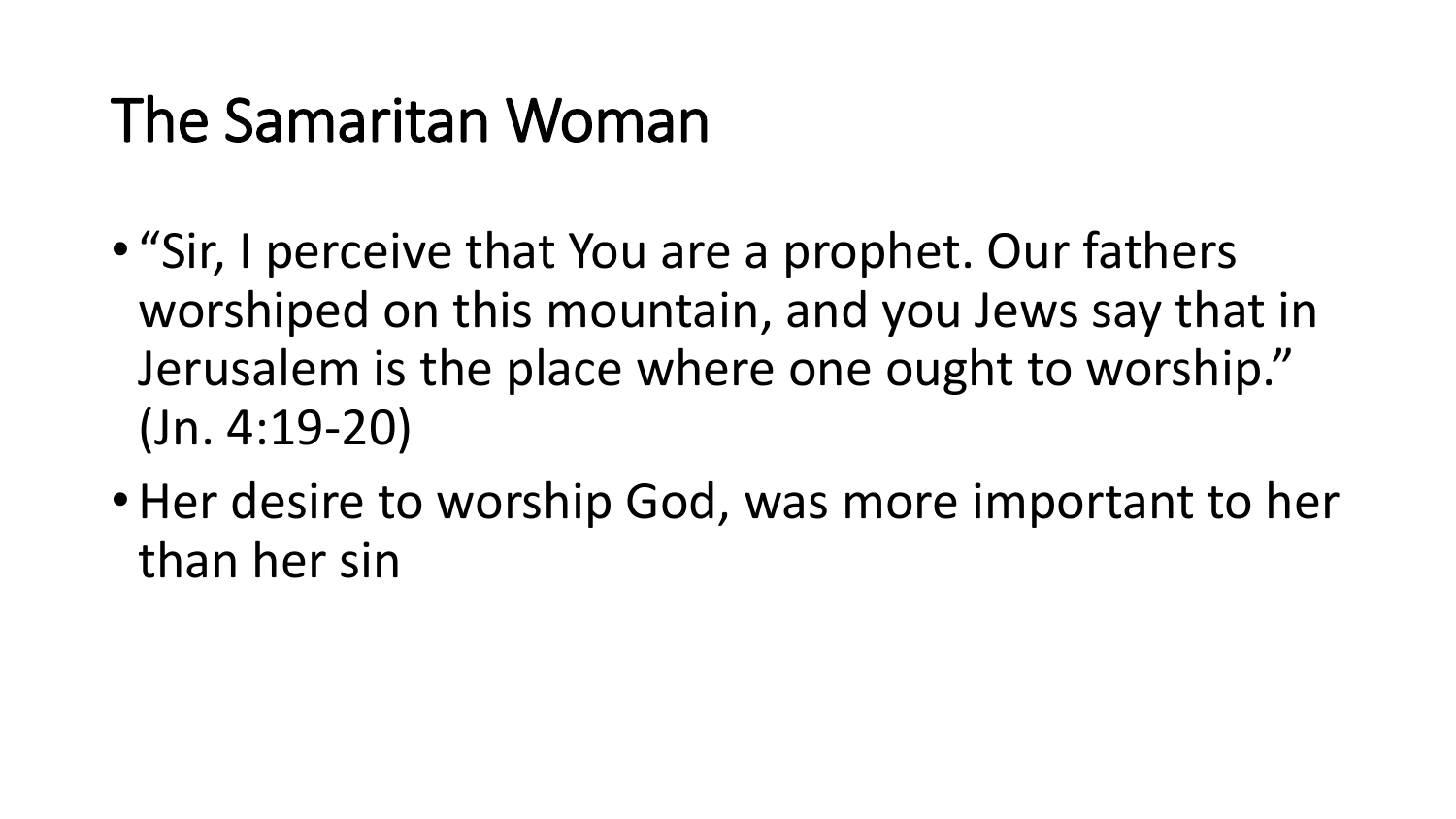

She wanted to share her experience with the Lord Jesus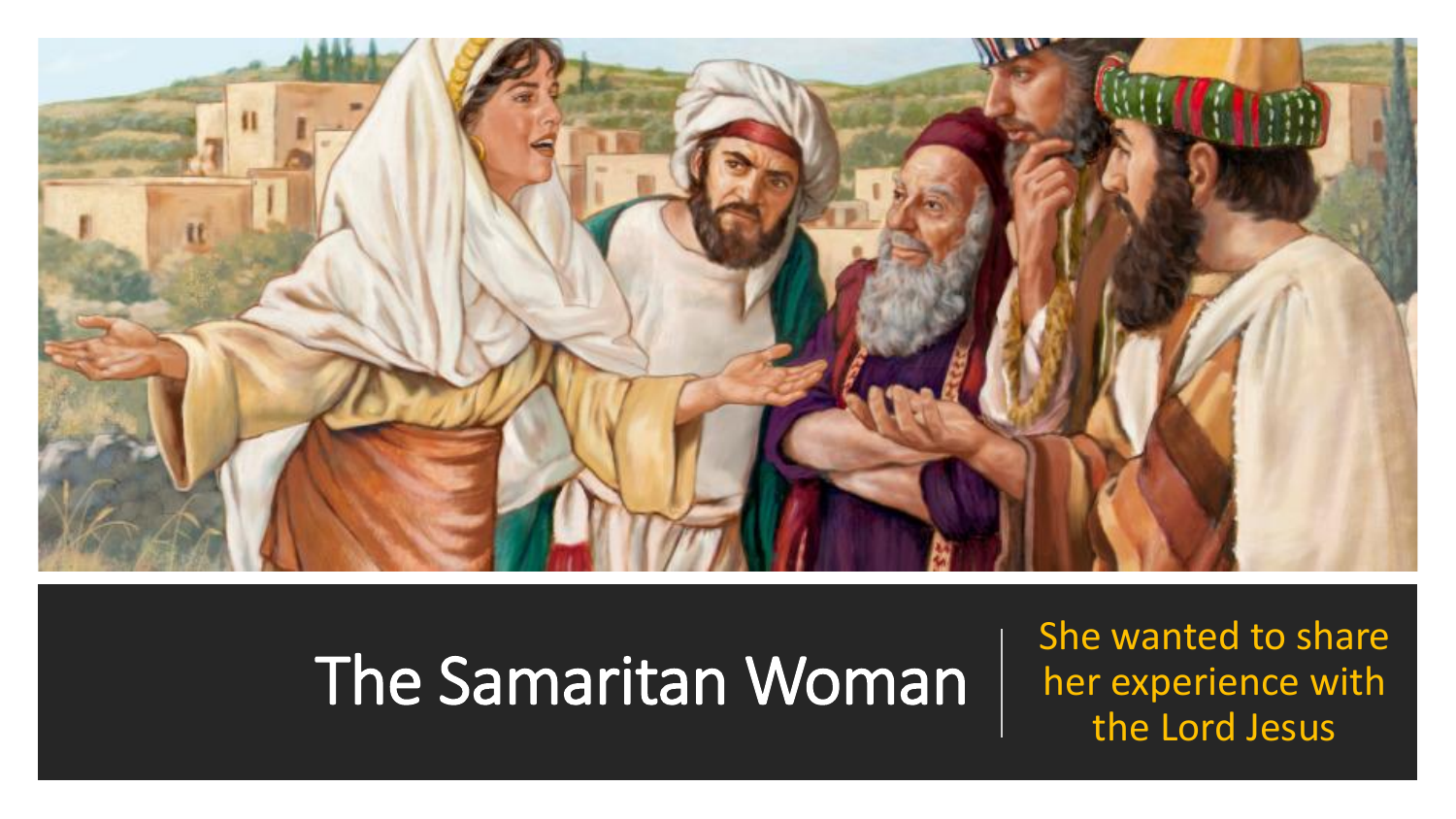## John 4:34-38

"My food is to do the will of Him who sent Me, and to finish His work. Do you not say, 'There are still four months and then comes the harvest'? Behold, I say to you, lift up your eyes and look at the fields, for they are already white for harvest! And he who reaps receives wages, and gathers fruit for eternal life, that both he who sows and he who reaps may rejoice together. For in this the saying is true: 'One sows and another reaps.' I sent you to reap that for which you have not labored; others have labored, and you have entered into their labors."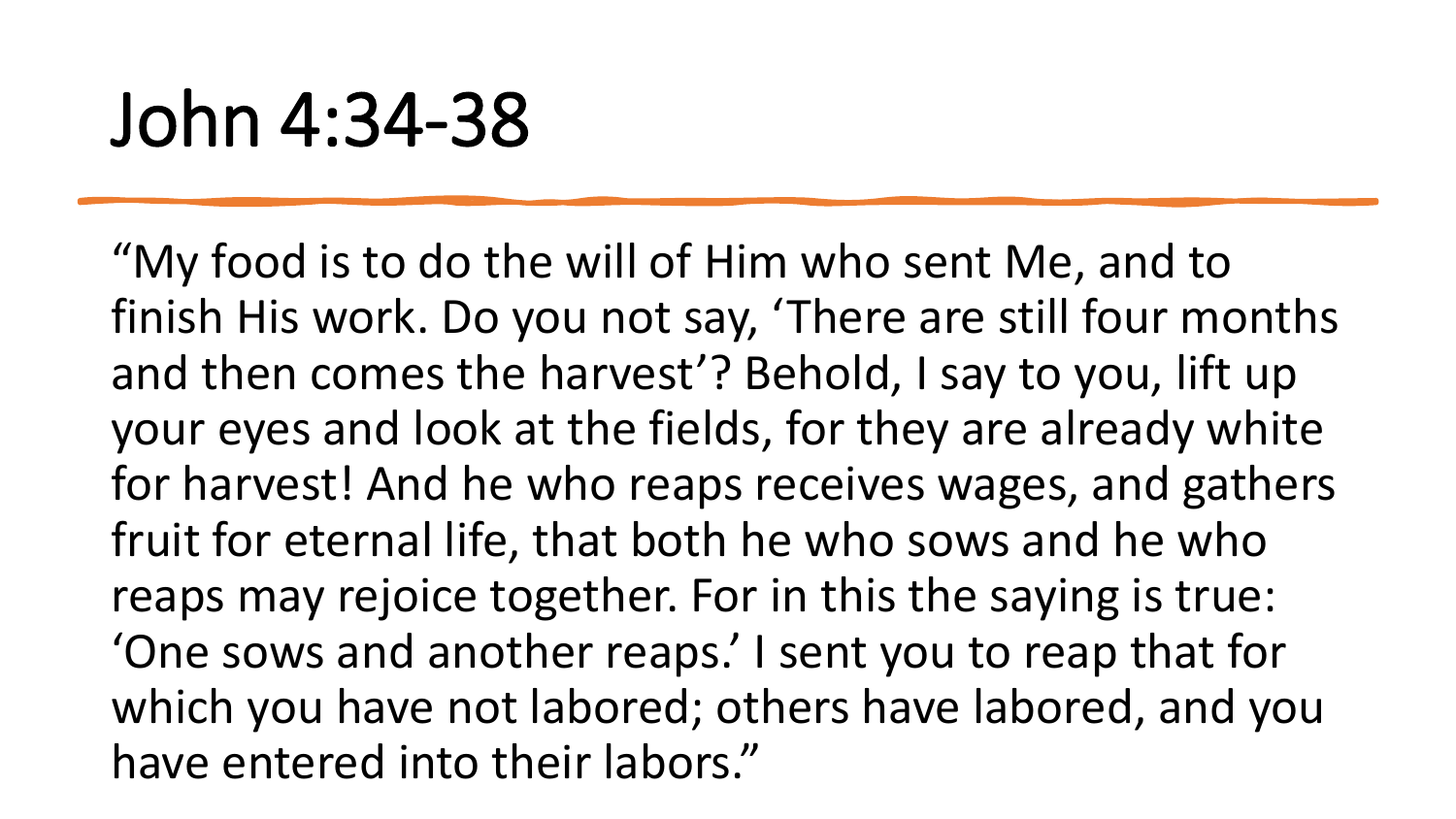- She did not consider the question, "will they listen to me?"
- Then they said to the woman, "Now we believe, not because of what you said, for we ourselves have heard Him and we know that this is indeed the Christ, the Savior of the world." (Jn. 4:42)
- "Therefore, whether it was I or they, so we preach and so you believed." (1 Cor. 15:11)